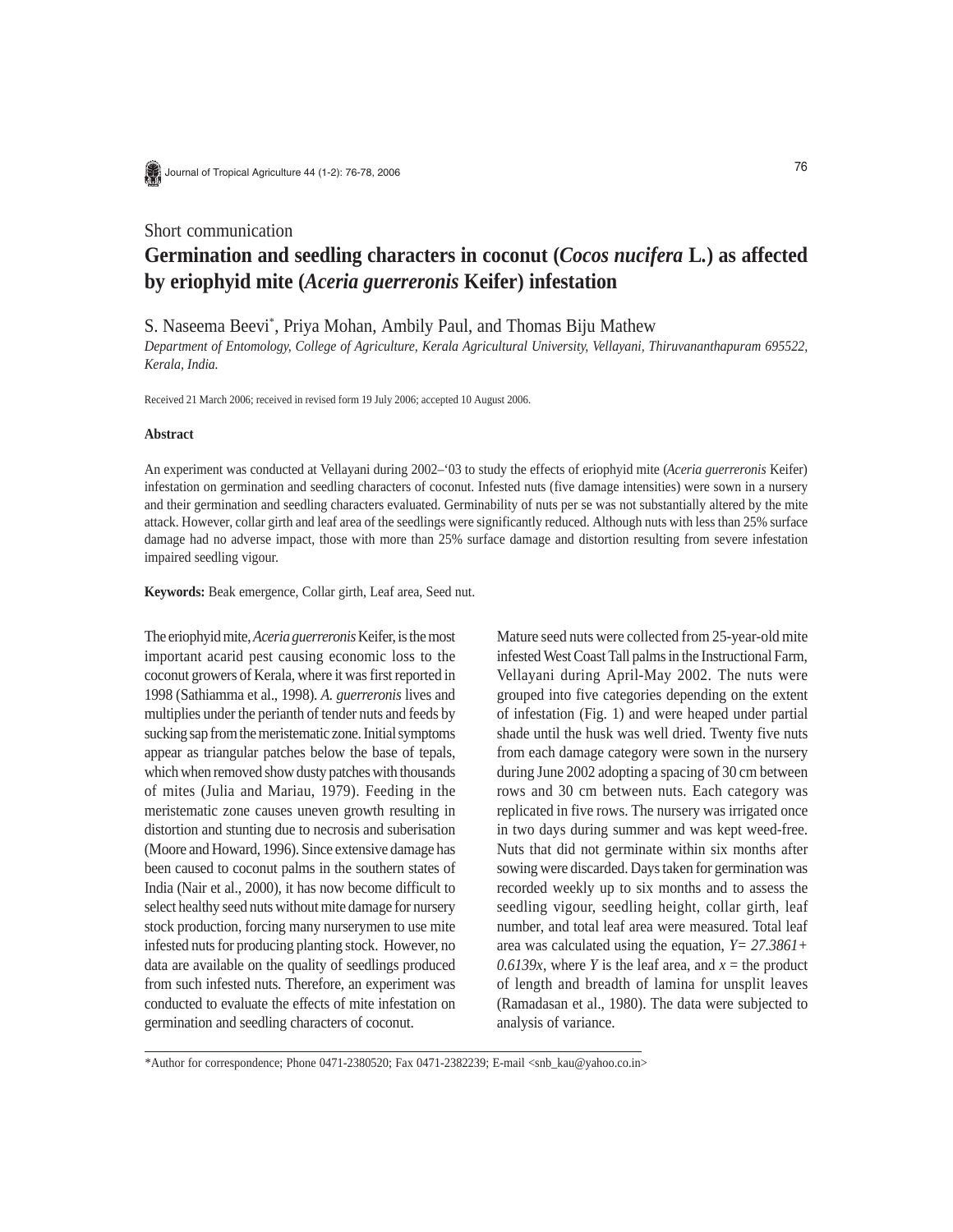

*Figure 1.* Nuts belonging to different damage categories (1 to 5; A) and seedlings from such nuts (B) [1 =nuts with no mite damage,  $2=$  nuts with superficial mite damage (1 to 10%),  $3=$  nuts with significant mite damage but not much smaller(11 to 25 %),  $4=$ nuts with significant mite damage, nuts smaller with some distortion (26 to 50 %),  $5 =$  nuts very heavily attacked, highly reduced in size, and often greatly distorted (51 to100%)].

Beak emergence occurred 10 weeks after sowing and more than 80% of it was completed in about 6 months. Although full germination (100%) was noted in categories 1 and 2 only (i.e., less than 10% damage), differences in this respect were not statistically significant (Table 1). The relatively high germination percentage (80 to 100%) reported in this study signifies that mite infestation probably did not hamper germinability of the seed nuts, which is consistent with the findings of Marimuthu et al. (2003). Despite this, seedling growth at 6, 9, and 12 months after sowing showed considerable variations among the damage categories (Table 1), implying differences in seedling vigour, an important criterion that is used for planting stock selection. In particular, height and collar girth were consistently more in categories 1 and 2 compared to categories 4 and 5. Although mean number of functional leaves (green) at 12 months (range: 6 to 6.88) did not differ substantially among the seed nut categories, leaf area per seedling was relatively small for categories 4 and 5, signifying variations in leaf size and photosynthetic surfaces available to the seedlings. Early splitting of leaves also was noted in seedlings belonging categories 1, 2, and 3 (data not presented). Hence, it is reasonable to conclude that modest (less than 25%) surface damage of seed nuts due to eriophyid mite infestation has no profound adverse impact on germination and seedling growth/vigour. Nuts belonging to categories 2 and 3 can, therefore, be safely

| Damage<br>category <sup>1</sup> | Germination<br>(%) at<br>$6$ MAS <sup>2</sup> | Height (cm) |       |       | Collar girth (cm) |      |      | Number of leaves |      |           | Total leaf                           |
|---------------------------------|-----------------------------------------------|-------------|-------|-------|-------------------|------|------|------------------|------|-----------|--------------------------------------|
|                                 |                                               | 6           | Q     | 12    |                   | Q    | 12   | <sub>(</sub>     |      | 12        | area at 12<br>MAS (cm <sup>2</sup> ) |
|                                 | 100(90)                                       | 69.9        | 123.4 | 184.1 | 6.9               | 10.5 | 15.9 | 2.1              | 4.3  | 6.5       | 6218                                 |
|                                 | 100(90)                                       | 43.0        | 98.9  | 182.4 | 7.0               | 10.4 | 14.1 | 2.4              | 5.1  | 6.8       | 5635                                 |
| 3                               | 80(81)                                        | 39.9        | 95.5  | 151.4 | 6.8               | 10.2 | 14.0 | 2.5              | 4.9  | 6.9       | 4494                                 |
| $\overline{4}$                  | 80(80)                                        | 27.4        | 62.6  | 148.3 | 5.4               | 8.6  | 12.8 | 2.4              | 4.1  | 6.0       | 3421                                 |
|                                 | 80(78)                                        | 22.5        | 47.2  | 120.3 | 4.4               | 7.4  | 12.0 | 1.6              | 3.5  | 6.1       | 3394                                 |
| CD(0.05)                        | NS                                            | 13.59       | 26.08 | 28.8  | 1.89              | l.34 | 1.93 | NS               | 0.95 | <b>NS</b> | 1438                                 |

*Table 1.* Germination and growth of seedlings from eriophyid mite infested coconuts at Vellayani, Kerala.

1 Damage category 1=nuts with no mite damage, 2= nuts with superficial mite damage (1 to 10%), 3= nuts with significant mite damage but not much smaller (11 to 25%), 4= nuts with significant mite damage, nuts smaller with some distortion (26 to 50%), 5= nuts very heavily attacked, highly reduced in size and often greatly distorted (51 to 100%).

Values for height, collar girth, and number of leaves correspond to 6, 9, and 12 months after sowing (MAS). 2 Values after angular transformation are given parenthetically.